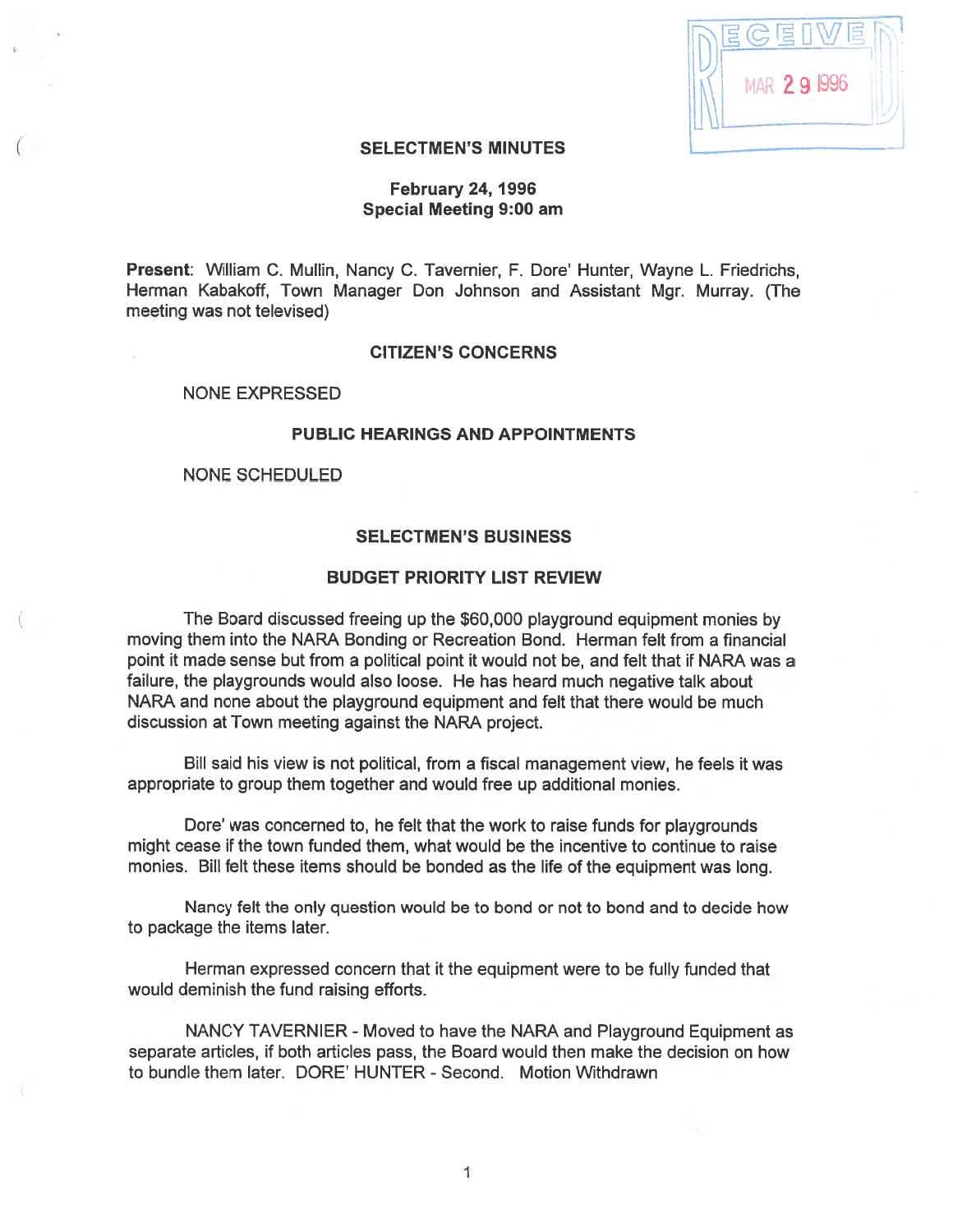#### EXECUTIVE SESSION

DORE' HUNTER - Took roll call - All ayes, the Board will go into executive session to discuss strategy for labor negotiations.

The Board adjourned into Executive Session at 9:30 A.M.

DORE' HUNTER - Moved to adjourn Executive Session and return to public session. HERMAN KABAKOFF - Second.

DORE' HUNTER - Moved with great regret to withdraw the request for \$299,289 to be used for unified Dispatch. NANCY TAVERNIER - Second. UNANIMOUS VOTE.

Dore' explained that he had made this motion because of many unresolved labor issues and greatly regrets not being able to move forward with this project. He urged the Town Manager to move forward to continue to explore unified dispatch with the feasibility study. The Fire Dept. Was asking for additional funds for overtime to bring the percen<sup>t</sup> of coverage up. He wanted the Chief to take steps to reduce the people out on sick time. Dore' expressed concern with the union sick time usage vs. non-union employees. The Chief responded the he is attempting to tighten up the usage.

Dore' wanted to see the sick time usage down and <sup>a</sup> better way of controlling the usage in writing for Tuesday night, and to reserve the \$56,500 until that time.

DORE HUNTER - Moved to include \$15,000 for fire alarm as a warrant article -HERMAN KABAKOFF - Second. UNANIMOUS VOTE.

DORE HUNTER - Moved to include \$50,000 for the Kelley's Corner Traffic Study as <sup>a</sup> warrant article - HERMAN KABAKOFF - Second. UNANIMOUS VOTE.

HERMAN KABAKOFF- Moved to fund the Grant Writer as <sup>a</sup> warrant article. NANCY TAVERNIER - Second. UNANIMOUS VOTE. Nancy noted she would like to see some of the funds used for economic development consultant.

HERMAN KABAKOFF- Moved not to fund the Highway Employee. NANCY TAVERNIER - Second. Nancy speaks against the motion. She felt that Dick made compelling case for the additional person. Dore' agreed. Herman felt that from reading the explanation he felt that we were getting the services and shouldn't allow our presen<sup>t</sup> money situation to allow us to drive this.

DORE' HUNTER - Moved to approve the \$37,500 for <sup>a</sup> New Highway Employee and to include it as <sup>a</sup> Warrant Article. NANCY TAVERNIER - Second. 4-1 Herman No.

DORE' HUNTER - Moved to approve the \$37,500 for a new Grounds Crew Employee to be funded as <sup>a</sup> Warrant Article. NANCY TAVERNIER - Second. UNANIMOUS VOTE

2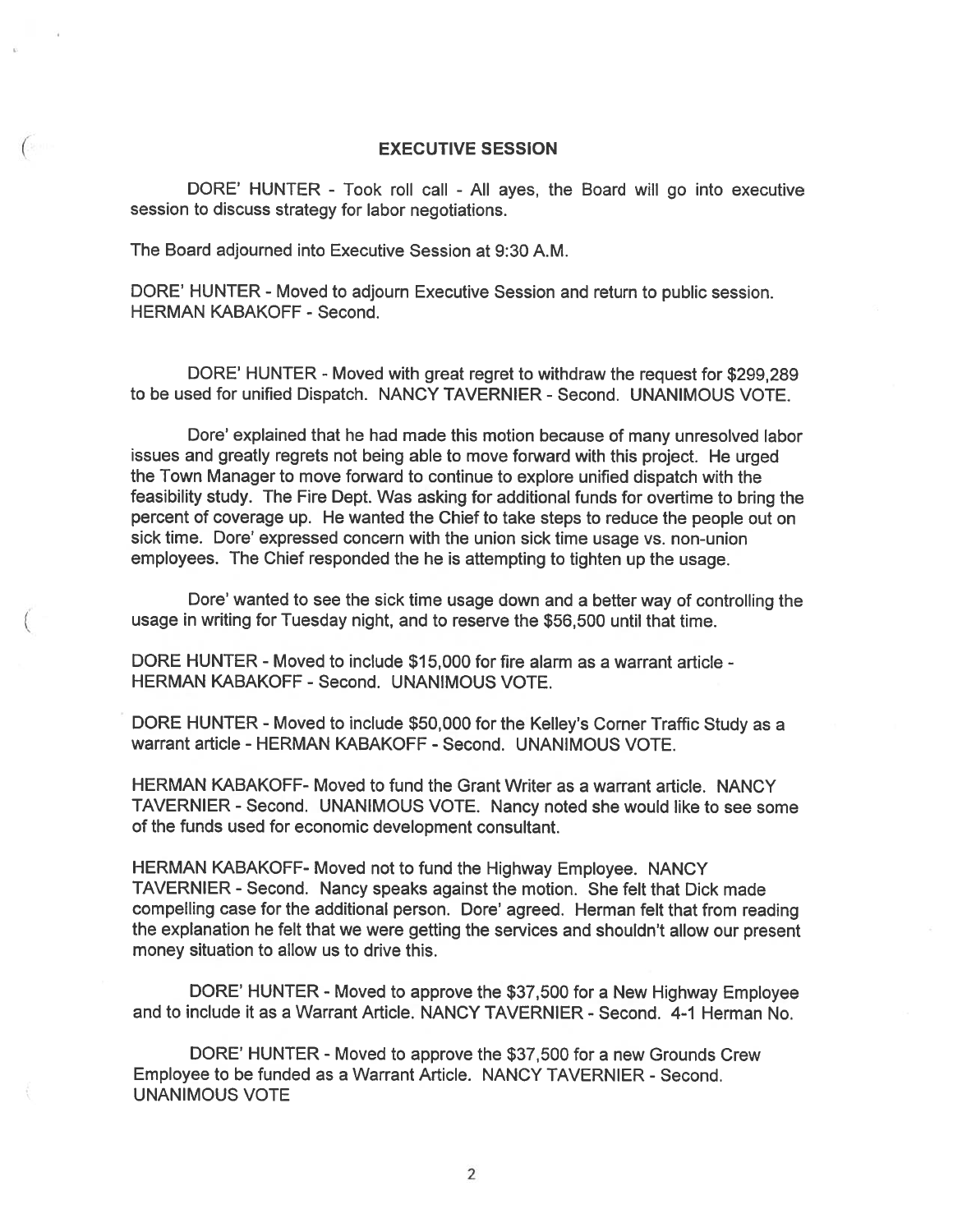NANCY TAVERNIER - Moved to approve the \$14,000 request for a Mailing Machine to be taken from the Operating Budget. DORE' HUNTER - Second. UNANIMOUS VOTE

HERMAN KABAKOFF -Moved to approve the \$3,560 for <sup>a</sup> Laser Jet Plotter from the Operating Budget - DORE' HUNTER - Second. UNANIMOUS VOTE.

Full Size Plan Copier was briefly discussed. The Board will discuss it at the Tuesday night meeting after reviewing additional submissions of information.

DORE' HUNTER - Moved to approve \$5,000 from the Operating Budget for Heat for Fire Station #3. NANCY TAVERNIER - Second. UNANIMOUS VOTE.

Irrigation 2N27 - Much discussion on whether or not we should fund. Nancy was inclined not to support. Herman felt it could be bonded with other <sup>p</sup>layground articles or "Recreation Package". Wayne had field usage questions. Dore' was inclined to suppor<sup>t</sup> but questioned costs.

WILLIAM MULLIN - Moved to approve the \$20,000 for irrigation at 27/2A as a warrant Article. DORE' HUNTER - Second. 4-1 NANCY TAVERNIER - NO.

DORE' HUNTER - Moved to approve \$7,500 for DPW Heater from the Operating Budget. HERMAN KABAKOFF -Second. UNANIMOUS VOTE.

Hazardous Waste Day - Hold until Tuesday.

East Acton Village Plan - Herman felt we should look a this. Dore' and Bill were not included at this time.

HERMAN KABAKOFF - Moved to approve \$15,000 for the Cat Mower funding from Warrant Article - NANCY TAVERNIER - Second. UNANIMOUS VOTE.

#### **ENTERPRISE/REVOLVING FUNDS**

NANCY TAVERNIER - Moved to approve NESWC Trash trailer for \$85,000 from NESWC funds. WAYNE FREIDFRICHS - Second.

Herman felt uncomfortable, could not convince himself whether we should expend. Dore' wanted to see some more long term replacement plan and discuss Tuesday. MOTION WITHDRAWN

NANCY TAVERNIER - Moved to approve Septage Ground Water Testing- DORE' HUNTER- Second. UNANIMOUS VOTE.

NANCY TAVERNIER - Moved to approve the Septic System Inspector - DORE' HUNTER - Second. UNANIMOUS VOTE.

# WARRANT ARTICLES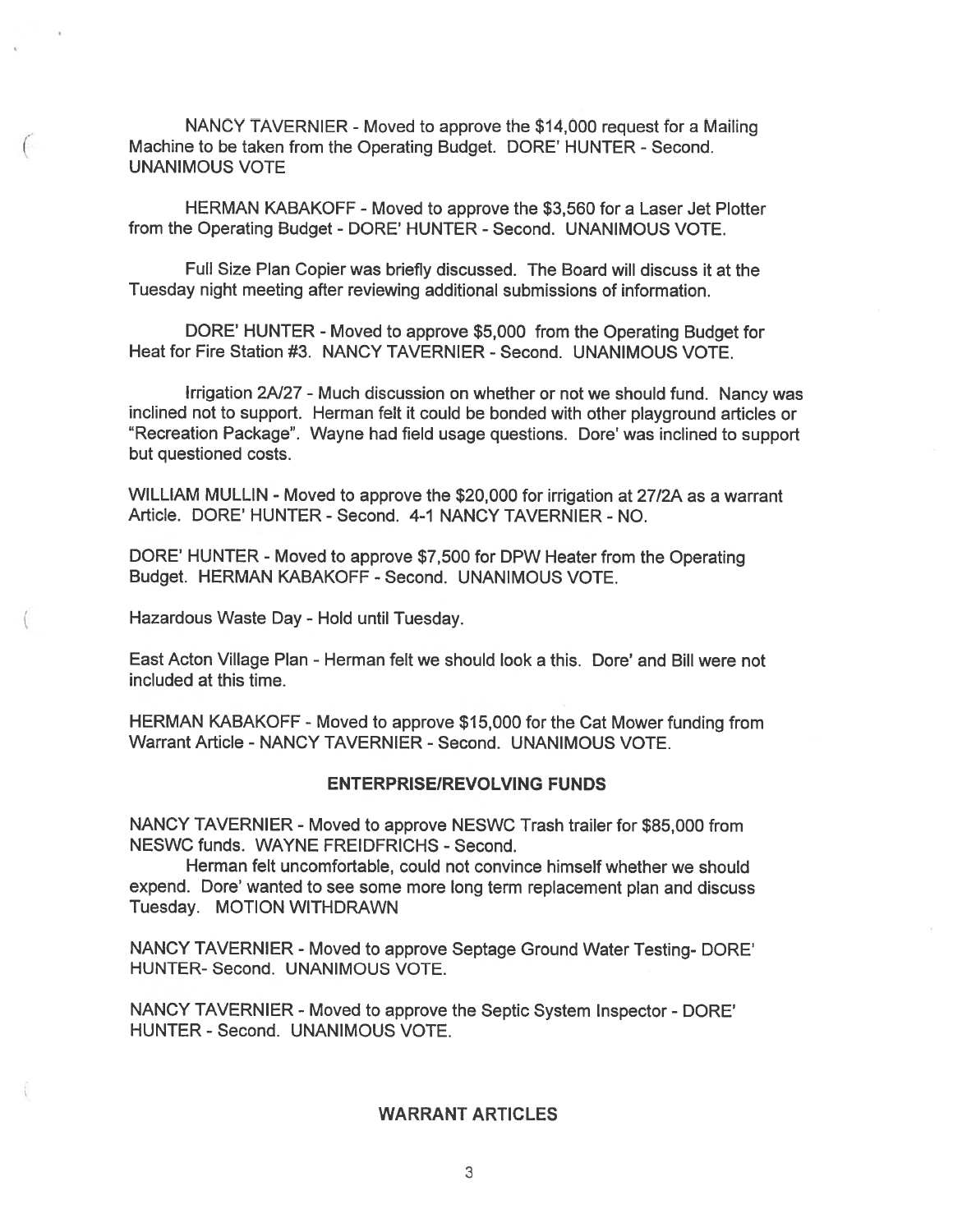(Please note: Recommendation votes taken at previous meetings will not be listed. Index attached to minutes for article reference dated:2121/96 Warrant 5.DOC.)

NANCY TAVERNIER - Moved to Send a note to the Schools to have them separate out their technology items from the articles they submitted. DORE' HUNTER - Second. UNANIMOUS VOTE.

AA - DORE' HUNTER - Moved to take AA Scholarship Fund - off and advise the School Committees the operational reasons why. No objections to next year to reinstate if...Withdrawn.

DORE' HUNTER - Moved to not recommend Article AA - NANCY TAVERNIER-Second. Motion Withdrawn.

Herman felt we should make one more call to schools to see how involved they are.

Bill felt we include this with computer memo questions.

NANCY TAVERNIER - Moved to defer. HERMAN KABAKOFF - Second.

DORE' HUNTER - Moved to not Recommend. 4-1 Herman No.

FF -Charter Changes - NANCY TAVERN IER - Moved to Recommend to delete the reference to Minuteman Home Care, reference #6 Budget Estimates and 6-2 and 6-3 for this year. DORE HUNTER- Second. UNANIMOUS VOTE. It was decided to send <sup>a</sup> note to the Fin Com to work to set-up line schedule get their input as well as LWV.

DORE' HUNTER - Moved to pull Section 3. 4-3 Town Manager, HERMAN KABAKOFF SECOND. 4-1 NANCY TAVERNIER NO.

KK- NARA -DORE' HUNTER - Moved to Recommend. NANCY TAVERNIER - Second. UNANIMOUS VOTE.

The Board then discussed the debt exclusion language. NARA and Library articles. Nancy warned that the contingent language would lock us into <sup>a</sup> 45 day special election. DORE' HUNTER - Moved to use contingent language on override on NARA and Library articles and to acknowledge going to <sup>a</sup> Special Election within 45 days. NANCY TAVERNIER- Second. UNANIMOUS VOTE.

Article C\* - NANCY TAVERNIER Moved to Recommend. DORE' HUNTER - Second. UNANIMOUS VOTE.

Article D\* - NANCY TAVERNIER Moved to Recommend. DORE' HUNTER - Second. UNANIMOUS VOTE.

Article E - NANCY TAVERNIER Moved to Recommend. DORE' HUNTER - Second. UNANIMOUS VOTE.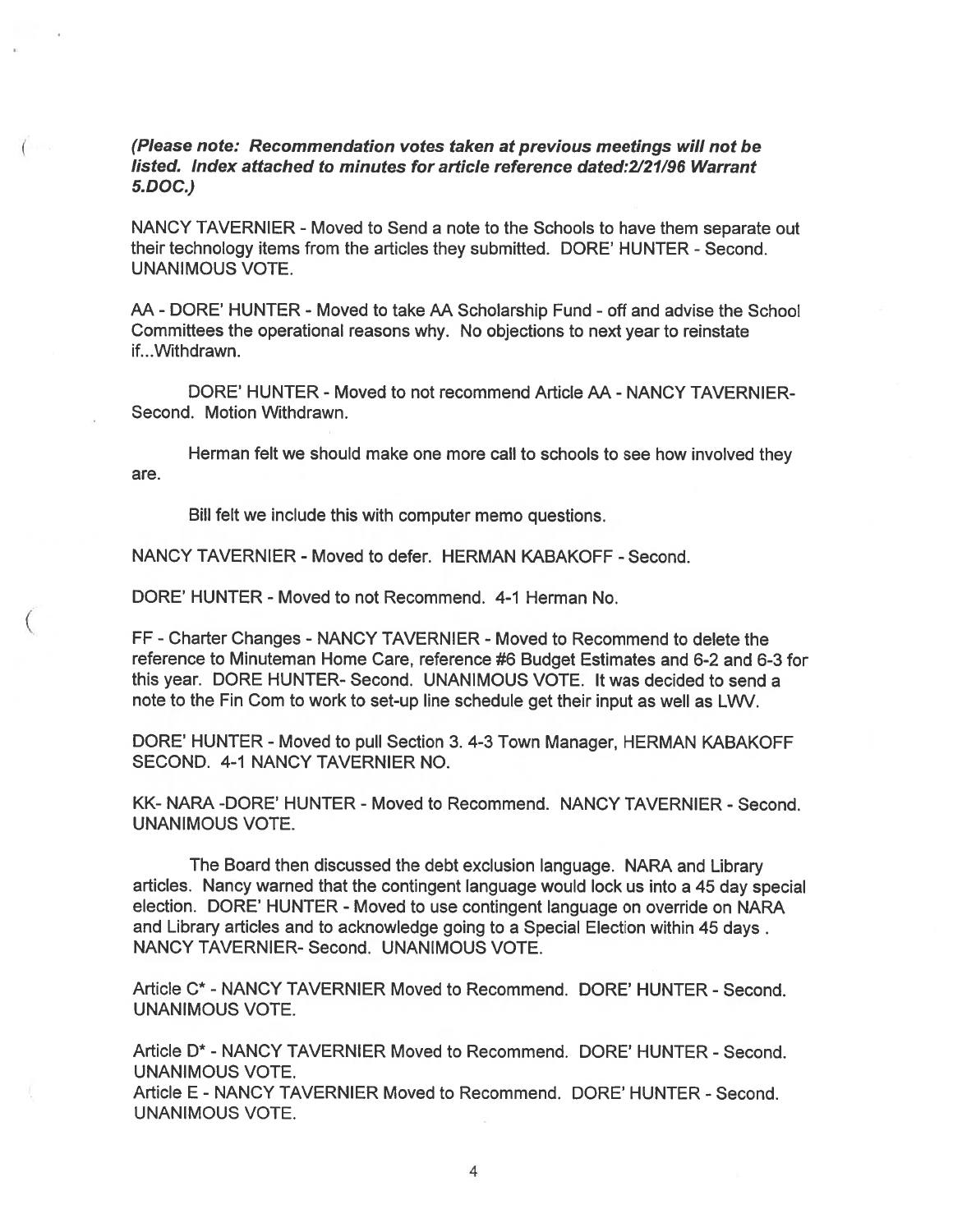Article F - NANCY TAVERNIER Moved to Recommend. DORE' HUNTER - Second. UNANIMOUS VOTE.

Article G\* - NANCY TAVERNIER Moved to Recommend. DORE' HUNTER - Second. UNANIMOUS VOTE.

Article H - NANCY TAVERNIER Moved to Defer Recommendation. HERMAN KABAKOFF - Second. UNANIMOUS VOTE.

Article N- NANCY TAVERNIER Moved to Defer Recommendation. HERMAN KABAKOFF - Second. UNANIMOUS VOTE.

Article 0- NANCY TAVERNIER Moved to Defer Recommendation. DORE' HUNTER - Second. UNANIMOUS VOTE.

Article P - HERMAN KABAKOFF Moved to Recommend. - DORE HUNTER Second. UNANIMOUS VOTE.

Article Q\* - NANCY TAVERNIER Moved to Recommend. DORE' HUNTER - Second. UNANIMOUS VOTE.

Article R\* - NANCY TAVERNIER Moved to Recommend. DORE' HUNTER - Second. UNANIMOUS VOTE.

Article S - NANCY TAVERNIER Moved to Recommend. DORE' HUNTER - Second. UNANIMOUS VOTE.

Article T - NANCY TAVERNIER Moved to Defer Recommendation. DORE' HUNTER - Second. UNANIMOUS VOTE.

Article BB - NANCY TAVERNIER Moved to Not Recommend. DORE' HUNTER - Second. UNANIMOUS VOTE.

Article CC# - HERMAN KABAKOFF Moved to Not Recommend. - DORE HUNTER Second. UNANIMOUS VOTE.

Article DD - NANCY TAVERNIER Moved to Defer Recommendation. WAYNE FREIDRICHS - Second. UNANIMOUS VOTE.

Article EE\* - NANCY TAVERNIER Moved to Recommend. DORE' HUNTER - Second. UNANIMOUS VOTE.

Article FF - DORE' HUNTER Moved to Recommend. HERMAN KABAKOFF - Second. 4-1 NANCY TAVERNIER NO.

Article HH - NANCY TAVERNIER- MOVED DEFER RECOMMENDATION- WAYNE FRIEDRICHS -SECOND. UNANIMOUS VOTE.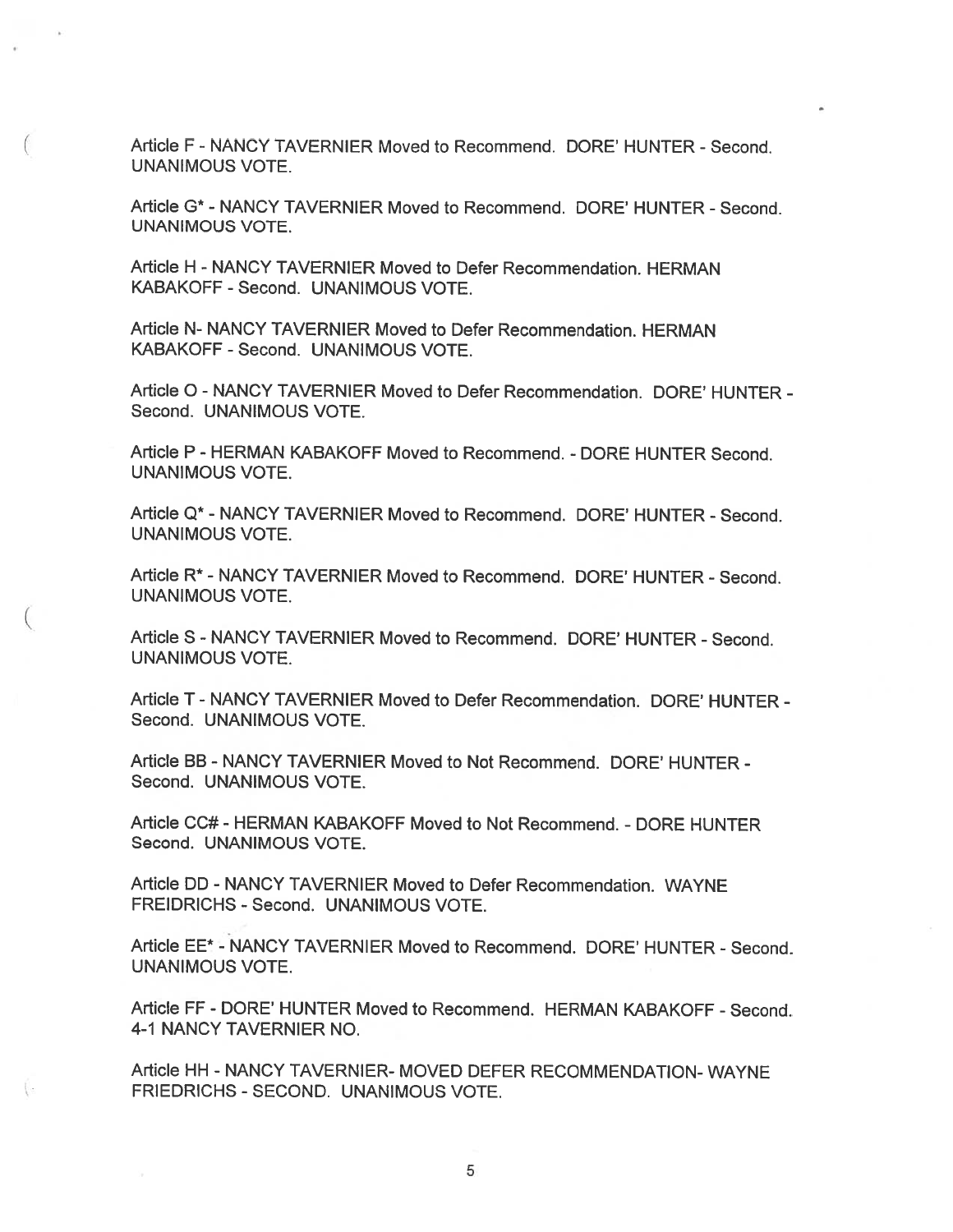Article II# - NANCY TAVERNIER Moved to Recommend. DORE' HUNTER - Second. UNANIMOUS VOTE.

(40

 $\binom{r}{r}$ 

 $\mathbb{I}$ 

Article KK - NANCY TAVERNIER Moved to Recommend. DORE' HUNTER - Second. UNANIMOUS VOTE.

Article LL - NANCY TAVERNIER Moved to Recommend. DORE' HUNTER - Second. UNANIMOUS VOTE.

Article NN<sup>\*</sup>- NANCY TAVERNIER Moved to Recommend. DORE' HUNTER - Second. UNANIMOUS VOTE.

Article MM\*- NANCY TAVERNIER Moved to Recommend. DORE' HUNTER - Second. UNANIMOUS VOTE.

Article 55\* NANCY TAVERNIER Moved to Recommend. DORE' HUNTER - Second. UNANIMOUS VOTE.

Article TT- NANCY TAVERNIER Moved to Defer Recommendation. DORE' HUNTER -Second. UNANIMOUS VOTE.

Article UU- NANCY TAVERNIER Moved to Defer Recommendation. DORE' HUNTER - Second. UNANIMOUS VOTE.

Article W- NANCY TAVERNIER Moved to Defer Recommendation. DORE' HUNTER - Second. UNANIMOUS VOTE.

Article WW- NANCY TAVERNIER Moved to Defer Recommendation. DORE' HUNTER - Second. UNANIMOUS VOTE.

Article MMM- NANCY TAVERNIER Moved to Defer Recommendation. DORE' HUNTER - Second. UNANIMOUS VOTE.

Article NNN- NANCY TAVERNIER Moved to Recommend. DORE' HUNTER - Second. UNANIMOUS VOTE.

Article 000- NANCY TAVERNIER Moved to Recommend. DORE' HUNTER - Second. UNANIMOUS VOTE.

Article PPP- NANCY TAVERNIER Moved to Recommend. DORE' HUNTER - Second. UNANIMOUS VOTE.

#### EXECUTIVE SESSION

DORE' HUNTER - Took roll call - All ayes, the Board will go into executive session to discuss strategy for labor negotiations.

The Board adjourned into Executive Session at 1:30 P.M.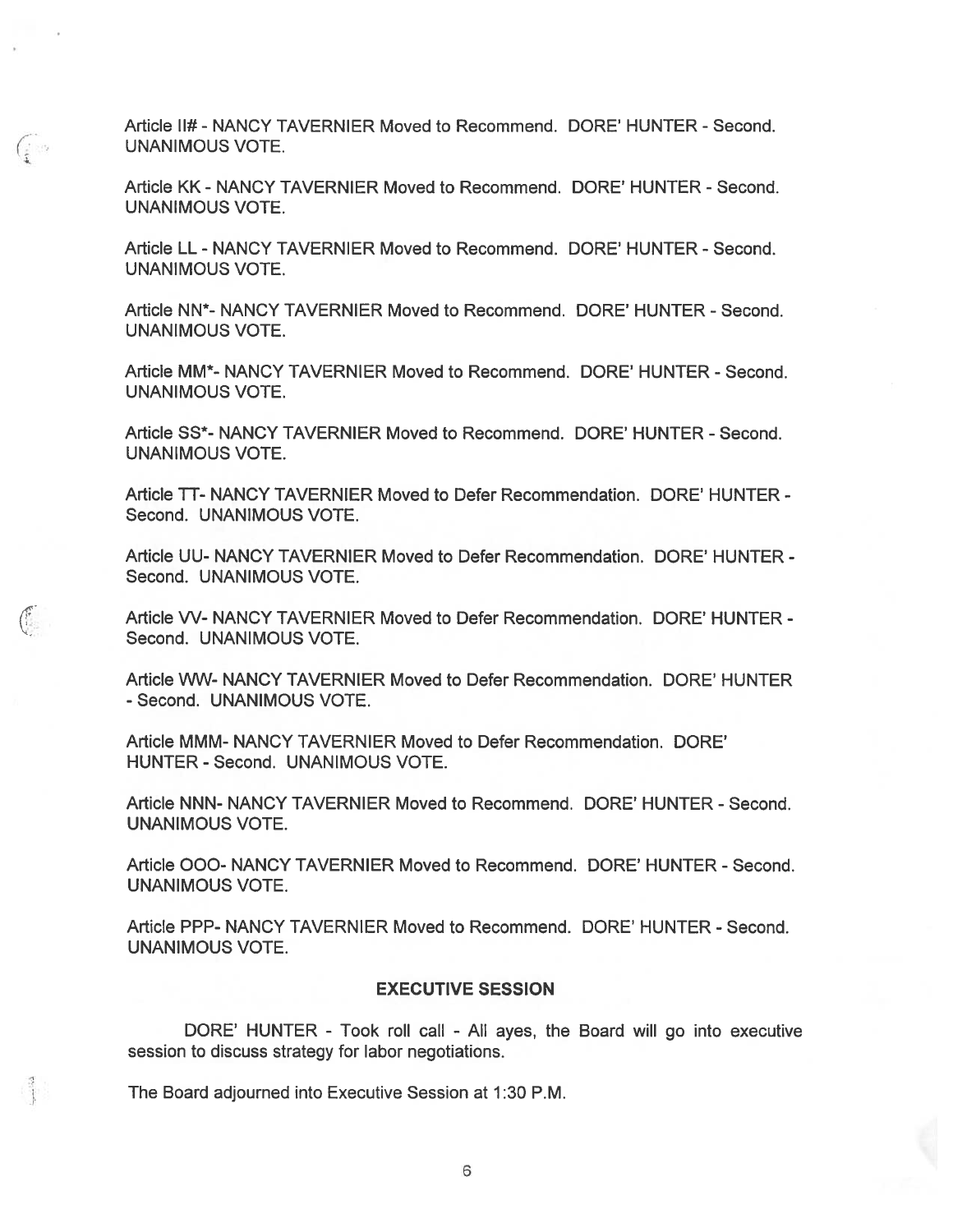# CONSENT AGENDA

NOTHING LISTED

NONE DISCUSSED

TOWN MANAGER'S REPORT  $\sqrt{7}$  $1/7$  $1 \mid \Delta$ l $1$ Date

ANUSTIN > GUILLO<br>Christine M. Joy¢e

Recording Sect<u>y</u> feb24, 1996. DCC

7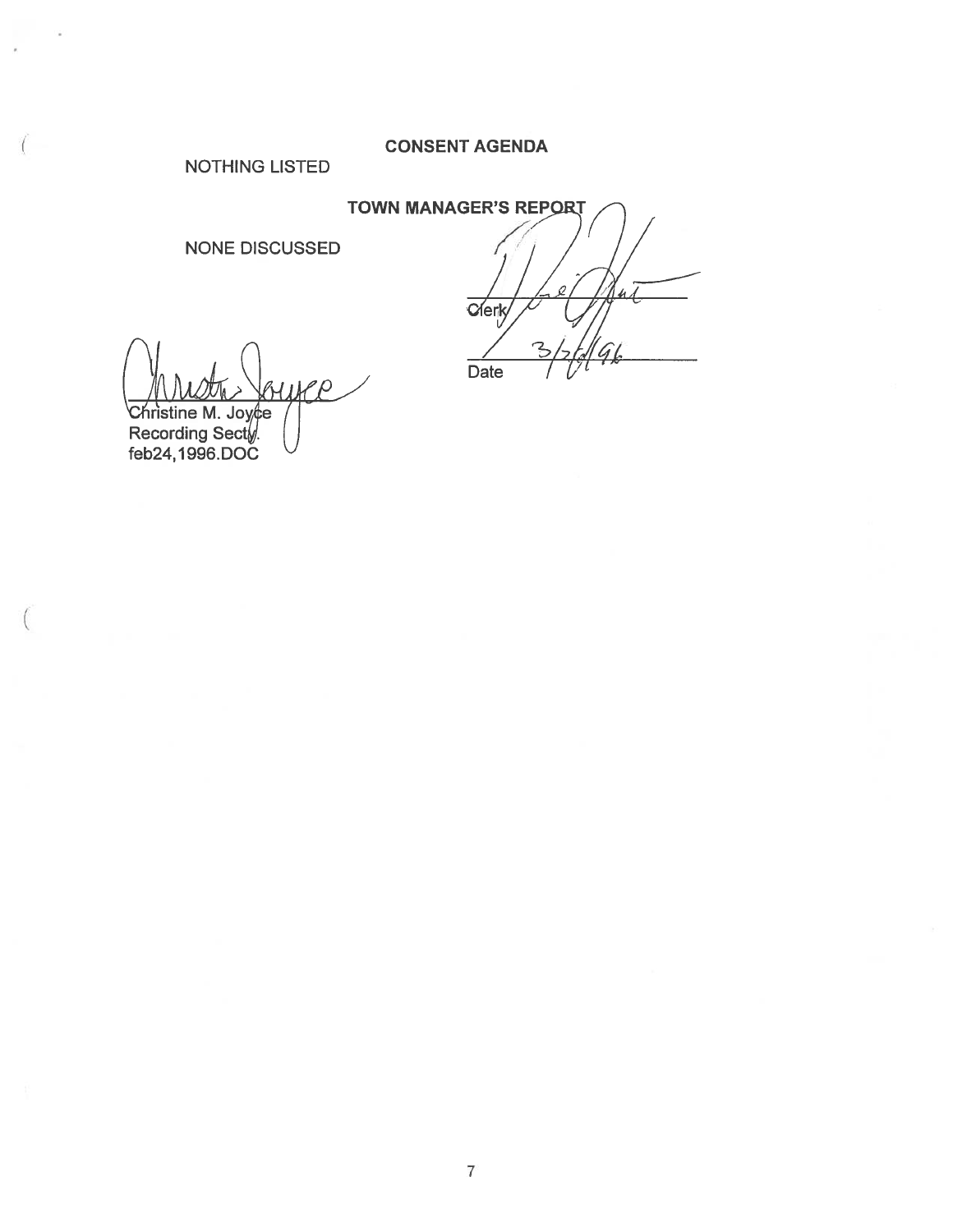DRAFT AS Of 2/21/96 ALSO INCLUDES BOS CHANGES FROM 2/I 3/96 MTG. CHRIS. WARRANT5.DOC./BIN

# ARTICLE INDEX

- A CHOOSE TOWN OFFICERS
- B HEAR AND ACCEPT REPORTS
- C\* COUNCIL ON AGING ENTERPRISE BUDGET
- D\* NURSING ENTERPRISE BUDGET
- E\* SEPTAGE DISPOSAL ENTERPRISE BUDGET
- F NESWC ENTERPRISE BUDGET
- G MERRIAM SCHOOL OFFSET RECEIPTS BUDGET
- H BUDGET TRANSFER
- I TOWN OPERATING BUDGET
- <sup>J</sup> CAPITAL IMPROVEMENTS FACILITIES AND EQUIPMENT, REPAIR AND RENOVATIONS
- K CAPITAL IMPROVEMENTS -VEHICLE REPAIRS
- L CAPITAL IMPROVEMENTS DEPARTMENTAL EQUIPMENT
- M CAPITAL IMPROVEMENTS -INFRASTRUCTURE IMPROVEMENTS
- N MINUTEMAN REGIONAL SCHOOL ASSESSMENT
- 0 ACTON-BOXBOROUGH REGIONAL SCHOOL ASSESSMENT
- 
- <sup>P</sup> ACTON PUBLIC SCHOOL BUDGET Q\* CHAPTER <sup>90</sup> HIGHWAY REIMBURSEMENT PROGRAM
- R EMERGENCY/DISASTER AID APPROPRIATIONS
- S SECTION 53E1/2 SELF-FUNDING PROGRAMS
- T USE OF FUNDS TO REDUCE THE TAX RATE
- U Deleted by bos I/30/96, duplicate of priority list

# NEW SUBMISSIONS:

- V\* Combined into Article <sup>S</sup> (53E 1/2) 1/30/96
- W\* Combined into Article <sup>S</sup> (53E 1/2) 1/30/96
- X\* Combined into Article <sup>S</sup> (53E 1/2) 1/30/96
- Y CAPITAL ARTICLE -ACTON BOXBOROUGH REGIONAL SCHOOLS
- Z CAPITAL ARTICLE -ACTON PUBLIC SCHOOLS
- AA ACCEPT PROVISIONS OF CHAPTER 194 ESTABLISH SCHOLARSHIP FUNDS
- BB POWER CONVERSION FEASIBILITY STUDY
- CC# PETITION TO CHANGE ZONING OF LAND IN ACTON
- DD AMEND ENVIRONMENTAL PROTECTION BYLAW
- EE AMEND CHARTER CHANGE NAME -ACTON BOXBOROUGH ARTS COUNCIL
- FF CHARTER CHANGES -VARIOUS SECTION REVISIONS
- GG Deleted by Bos 1/30/96, duplicate of priority list
- HH CABLE TELEVISION CONTRACT RENEWAL FUNDING
- II# EARTH DAY RESOLUTION
- JJ PLOWING OF PRIVATE WAYS
- KK NORTH ACTON RECREATION AREA
- LL HOME RULE PETITION GOWARD FIELD AMENDMENT FOR LIBRARY **EXPANSION**
- MM ACTON MEMORIAL LIBRARY EXPANSION
- NN Deleted by Bos 1/30/96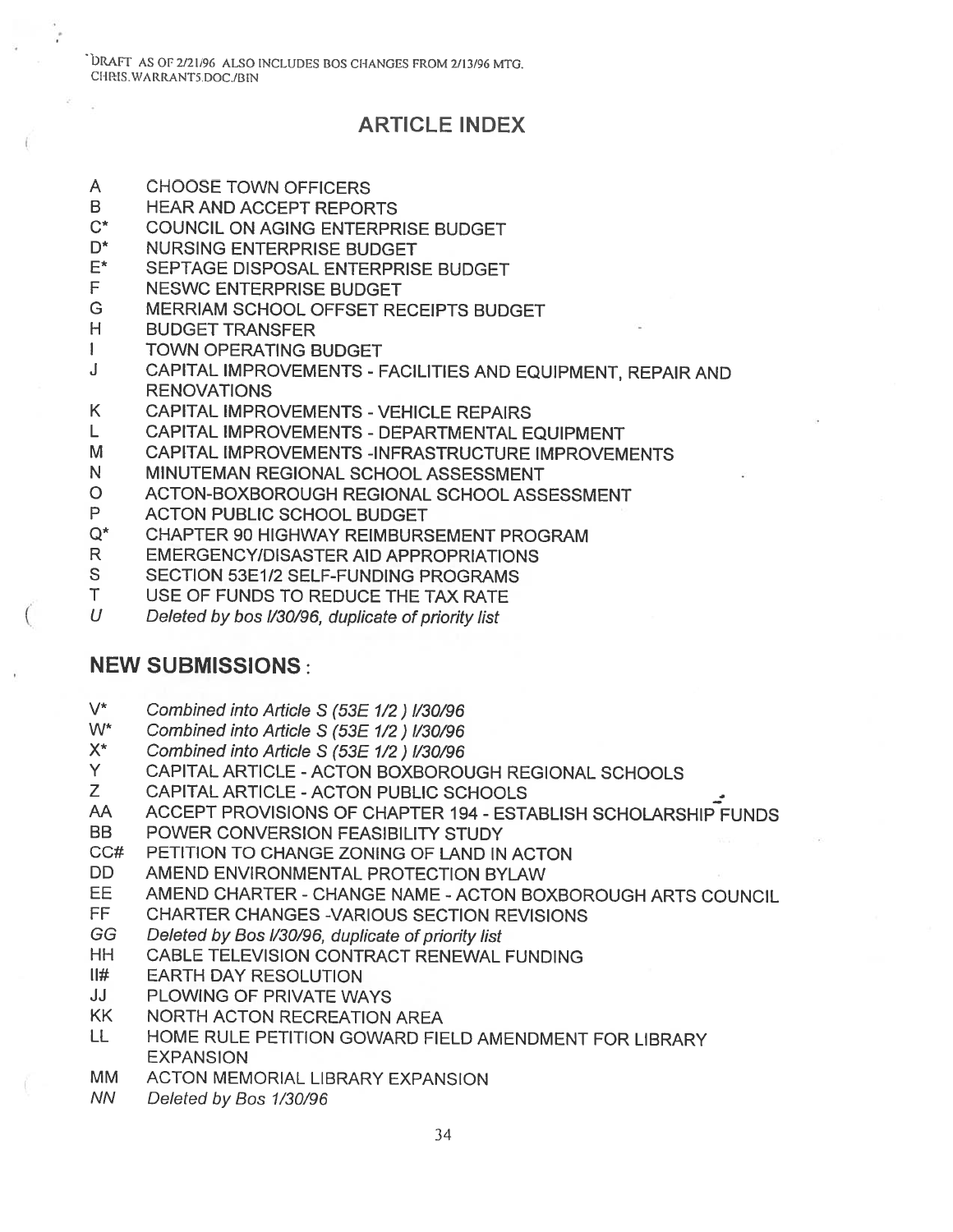DRAFT AS OF 2/21/96 ALSO INCLUDES BOS CHANGES FROM 2/13/96 MTG. CHRIS.WARRANT5.DOC./BIN

- 00 REPURCHASE CEMETERY LOT
- PP Deleted by Bos I/30/96, duplicate of priority list
- QQ Deleted by Bos 1/30/96, duplicate of priority list
- RR Deleted by Bos I/30/96, duplicate of priority list<br>SS STREET ACCEPTANCE
- STREET ACCEPTANCE
- TT TOBACCO VENDING MACHINE BAN
- UU SMOKING IN PUBLIC AREAS
- W CREATION OF SEWER USE DISTRICT
- WW ACCEPTANCE OF MILL CORNER PARCELS LA, 2A & 2B
- XX ADULT USES, SEXUALLY ORIENTED BUSINESSES
- YY NURSING HOME AND FULL SERVICE RETIREMENT **COMMUNITY**
- ZZ GROUNDWATER PROTECTION DISTRICT BOUNDARY DETERMINATION
- AAA NON-CONFORMING LOTS, USES IMPROVEMENTS; EXEMPTIONS
- BBB SITE PLAN SPECIAL PERMIT AT 500 SQUARE FEET
- CCC CORRECTIONS, CLARIFICATIONS AND MINOR ADJUSTMENTS
- DDD CHANGES TO KELLEY'S CORNER DISTRICT USE REGULATIONS
- EEE DIMENSIONAL AND DESIGN PROVISIONS FOR THE KELLEY'S CORNER DISTRICT
- FFF KELLEY'S CORNER MULTIFAMILY DISTRICT
- GGG PARKING AND DRIVEWAY REQUIREMENTS IN THE KELLEY'S CORNER DISTRICT
- HHH WALKWAYS AND BIKE WAYS
- III CHANGES TO KELLEY'S CORNER DISTRICT BOUNDARY
- JJJ INCREASE THE GENERAL INDUSTRIAL DISTRICT
- KKK CHANGE THE BOUNDARIES OF THE OFFICE PARK <sup>2</sup> (OP-2) **DISTRICT**
- LLL CHANGES OP-2 DISTRICT USE AND DIMENSIONAL REGULATIONS
- MMM ADOPTION OF SEWER BYLAW (added in the 1/29/96 update)
- NNN ACCEPTANCE OF LAND GIFTS (added in the 1/31/96 update)<br>COO FIRE DEPARTMENT OUTSIDE DETAIL (added in the 2/2/96 upda
- OOO FIRE DEPARTMENT OUTSIDE DETAIL (added in the 2/2/96 update)<br>PPP STRAWBERRY HILL ROAD FASEMENT DUNI AP YOUNGMAN (added)
- STRAWBERRY HILL ROAD EASEMENT DUNLAP, YOUNGMAN (added by bos 2/13/96)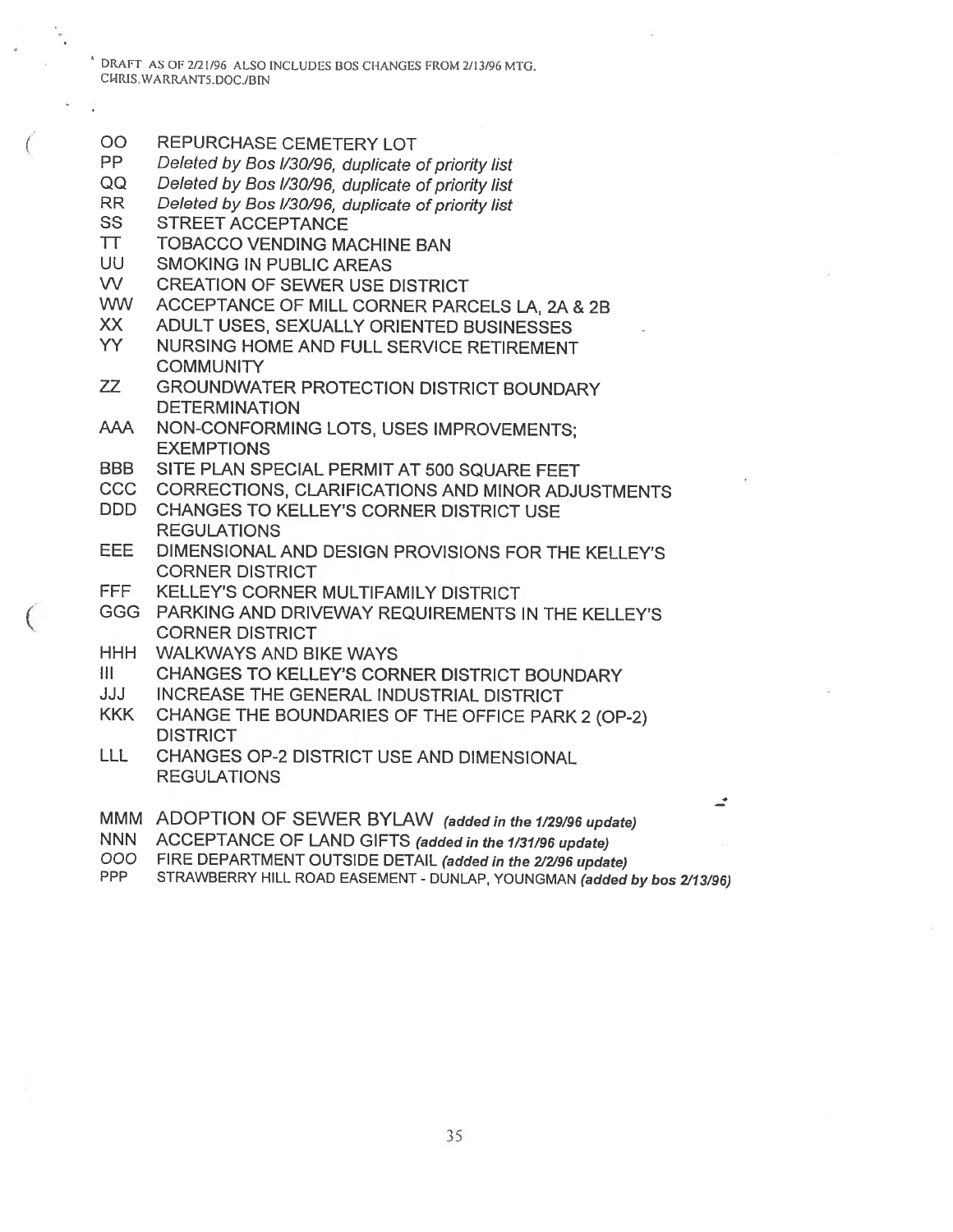February 23, 1996

TO: Board of Selectmen

FROM: William C. Mullin, Chairman

SUBJECT: Selectmen's Report

# AGENDA Room 204 FEBRUARY 24, 1996 9:00 A.M.

I. CITIZEN'S CONCERNS

II. PUBLIC HEARINGS & APPOINTMENTS

NONE SCHEDULED

#### Ill. SELECTMEN'S BUSINESS

1. BUDGET REVIEW - Discussion and decisions on balance of Priority Items and any remaining Budget issues.

2. WARRANT -Discussion and decisions on Warrant for Annual Town Meeting. Enclosed please find <sup>a</sup> copy of the latest draft dated xxx for Board review and discussion.

ى

IV. CONSENT AGENDA

#### V. TOWN MANAGER'S REPORT

VI. EXECUTIVE SESSION'

MEETINGS

Monday, February <sup>26</sup> at 7:00 P.M. -Jr. High School Library, Joint Board Meeting Tuesday, February 27, 1996 at 7:30 P.M. - Room 204, Board of Selectmen Wednesday, February <sup>28</sup> at 7:30 P.M. - Room <sup>114</sup> Jr. High School, ALG Meeting Wednesday, March 27, Fincom Public Hearing on Budget

1